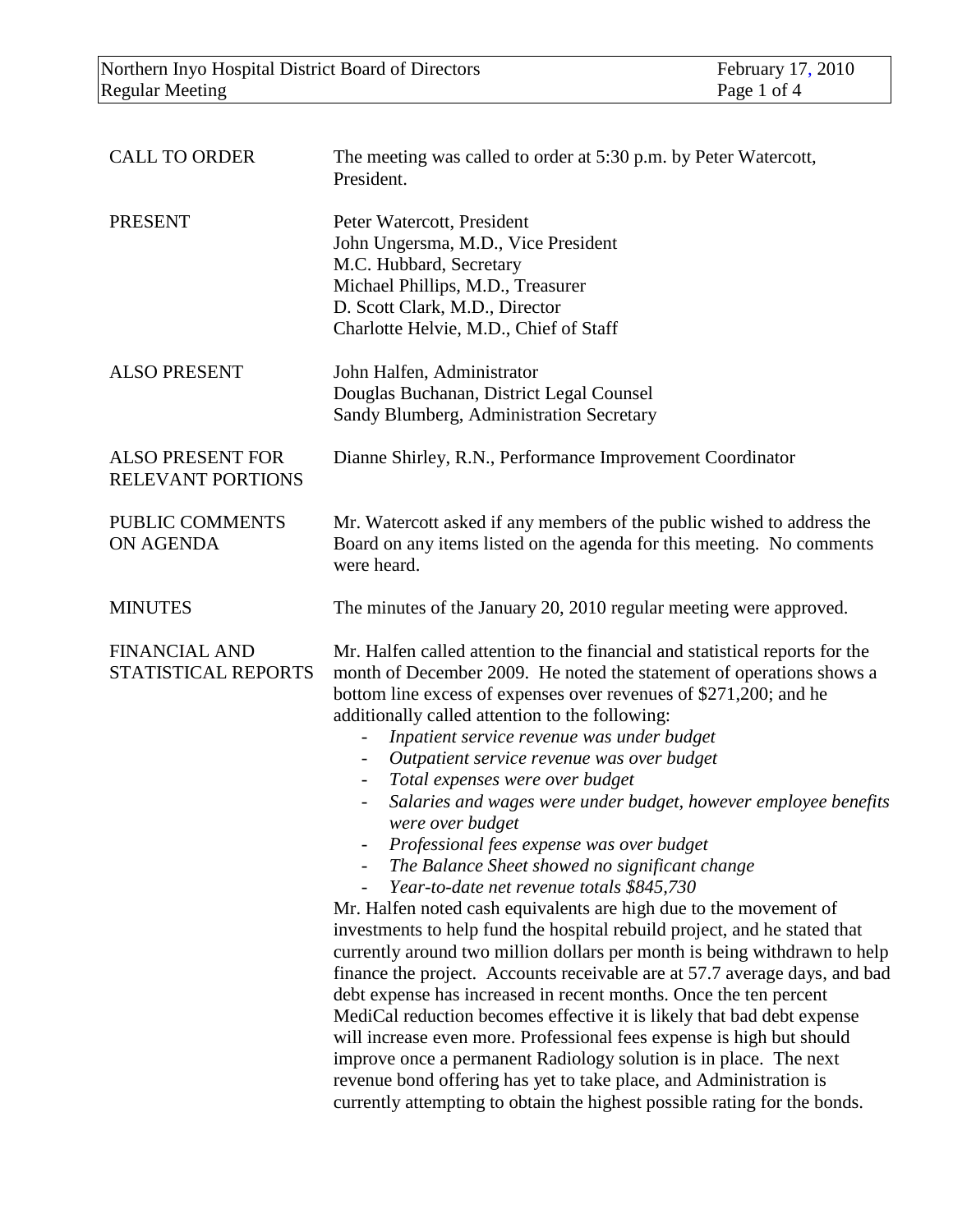| Northern Inyo Hospital District Board of Directors<br><b>Regular Meeting</b> |                                                                                                                                                                                                                                                                                                                                                                                                                                                                                                                                                                                                                                                                                                                                                                                                                                                                                                                   | February 17, 2010<br>Page 2 of 4 |
|------------------------------------------------------------------------------|-------------------------------------------------------------------------------------------------------------------------------------------------------------------------------------------------------------------------------------------------------------------------------------------------------------------------------------------------------------------------------------------------------------------------------------------------------------------------------------------------------------------------------------------------------------------------------------------------------------------------------------------------------------------------------------------------------------------------------------------------------------------------------------------------------------------------------------------------------------------------------------------------------------------|----------------------------------|
| <b>ADMINISTRATOR'S</b><br><b>REPORT</b>                                      | It was moved by Michael Phillips, M.D., seconded by John Ungersma,<br>M.D. and passed to approve the financial and statistical reports for the<br>month of December 2009 as presented.                                                                                                                                                                                                                                                                                                                                                                                                                                                                                                                                                                                                                                                                                                                            |                                  |
| <b>BUILDING UPDATE</b>                                                       | Turner Construction Company project managers Kathy Sherry and John<br>Hawes reported the foundation for the new hospital building will be<br>completed in the next couple of weeks, and construction of the steel<br>framework for the new building will begin in March. Kevin Boots with<br>RBB Architects reported they are 85% through the peer review<br>comments, and the peer review process has proven invaluable in<br>preventing costly corrections. The remaining peer review comments are<br>not time sensitive but will be reviewed as soon as possible.                                                                                                                                                                                                                                                                                                                                              |                                  |
| <b>SECURITY REPORT</b>                                                       | Mr. Halfen called attention to the security report for December 2009 and<br>January 2010, which revealed no significant security issues.                                                                                                                                                                                                                                                                                                                                                                                                                                                                                                                                                                                                                                                                                                                                                                          |                                  |
| 25,687                                                                       | Mr. Halfen reported that 25,687 is the number of cookies produced by the<br>Dietary Department during the 2009 calendar year.                                                                                                                                                                                                                                                                                                                                                                                                                                                                                                                                                                                                                                                                                                                                                                                     |                                  |
| <b>BONDS UPDATE</b>                                                          | Mr. Halfen noted the bond rating company is dragging their feet in regard<br>to issuing a rating for the next series of revenue bonds, and he again noted<br>he is doing everything possible to obtain the best possible rating for the<br>bond issue, in an attempt to save taxpayers' dollars.                                                                                                                                                                                                                                                                                                                                                                                                                                                                                                                                                                                                                  |                                  |
| <b>DISASTER DRILL</b><br>REPORT/EVALUATION                                   | Mr. Halfen reported the Hospital recently held a disaster drill involving<br>the stoves in the Dietary Department being down, and the drill went well<br>with no corrective action being needed as a result.                                                                                                                                                                                                                                                                                                                                                                                                                                                                                                                                                                                                                                                                                                      |                                  |
| <b>CHIEF OF STAFF</b><br><b>REPORT</b>                                       | Chief of Staff Charlotte Helvie, M.D. reported following carefully review<br>and consideration the Medical Executive Committee recommends<br>approval of the following Great Basin Imaging/Tahoe Carson Radiology<br>Radiologists to the Provisional Consulting Medical Staff, with requested<br>privileges:<br>1. Nicholas Carlevato, M.D.<br>2. Sheldon Kop, M.D.<br>3. Stephen Loos, M.D.<br>4. Thomas McNamara, M.D.<br>5. Keith Shonnard, M.D.<br>It was moved by D. Scott Clark, M.D., seconded by Doctor Phillips, and<br>passed to approve the appointments of the Great Basin Imaging/Tahoe<br>Carson Radiologists as recommended. Dr. Helvie additionally reported<br>the Medical Executive Committee recommends approval of the following<br>hospital wide policies and procedures:<br>1. Dispensing – General<br>2. Access to Medications in the Absence of the Pharmacist<br>3. Off-Label Use Policy |                                  |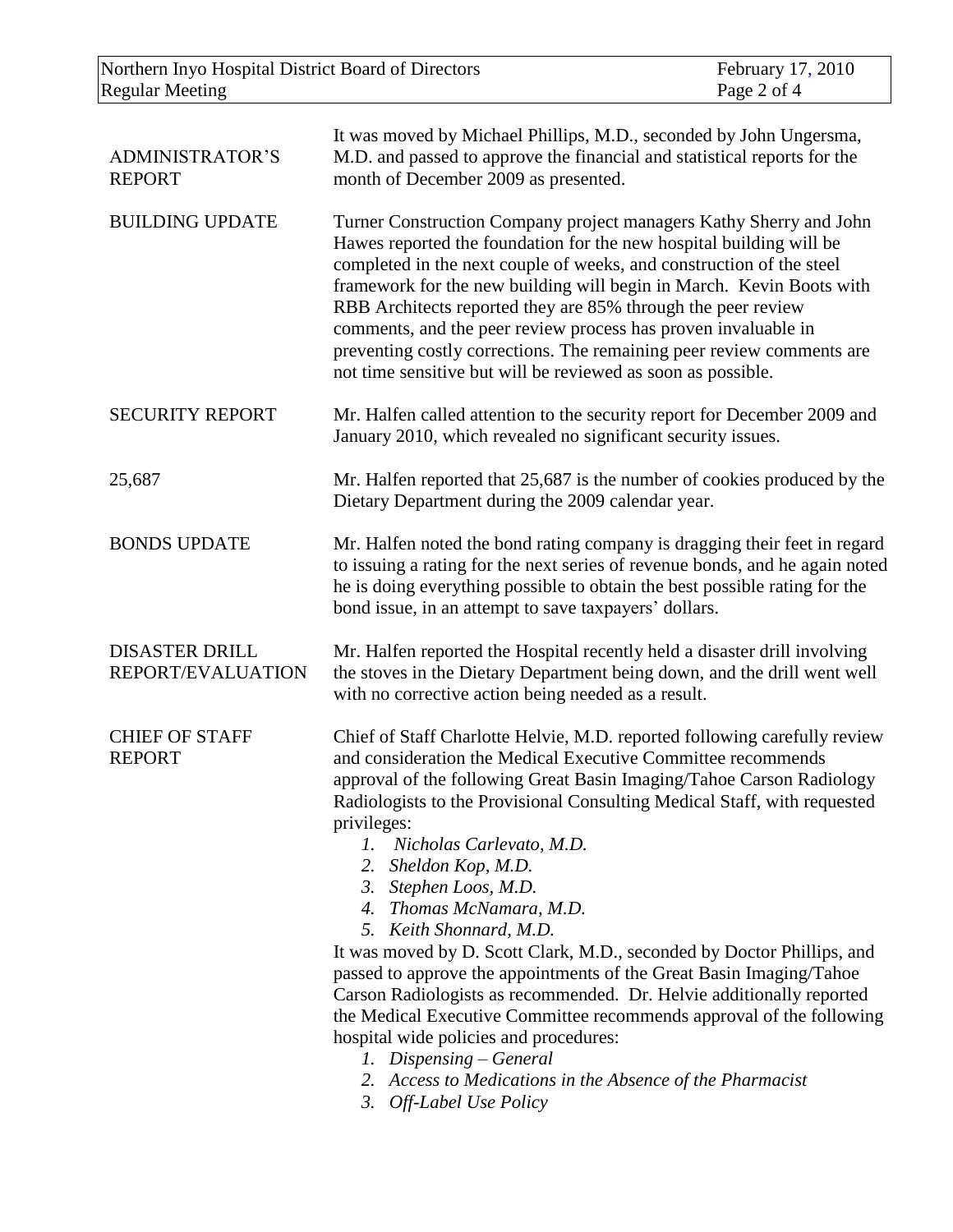| <b>OLD BUSINESS</b>                                                 | 4. Timeliness for Critical Results<br>It was moved by Doctor Phillips, seconded by Doctor Ungersma, and<br>passed to approve all four hospital wide policies and procedures as<br>recommended.                                                                                                                                                                                                                                                                                                                                                                                                                                                                                                                                                                                                                                                                                                                                    |
|---------------------------------------------------------------------|-----------------------------------------------------------------------------------------------------------------------------------------------------------------------------------------------------------------------------------------------------------------------------------------------------------------------------------------------------------------------------------------------------------------------------------------------------------------------------------------------------------------------------------------------------------------------------------------------------------------------------------------------------------------------------------------------------------------------------------------------------------------------------------------------------------------------------------------------------------------------------------------------------------------------------------|
| <b>REAFFIRMATION OF</b><br><b>NEGOTIATOR</b><br><b>NEW BUSINESS</b> | Mr. Halfen noted the reaffirmation of himself as negotiator regarding the<br>potential acquisition of a real property at 2957 Birch Street in Bishop,<br>California is no longer necessary, due to the fact that escrow on this<br>property is about to close and no further negotiation will be necessary.                                                                                                                                                                                                                                                                                                                                                                                                                                                                                                                                                                                                                       |
| <b>INYO COUNTY</b><br><b>CONFLICT OF</b><br><b>INTEREST CODE</b>    | Mr. Halfen noted the County of Inyo requires the Hospital District to<br>review its Conflict of Interest Code on a bi-annual basis, and this year's<br>review must be completed and returned to the Office of County Counsel<br>by October 1, 2010. District Legal Counsel Doug Buchanan would like to<br>review the District's existing code and revisit this agenda item at the next<br>regular meeting of the District Board.                                                                                                                                                                                                                                                                                                                                                                                                                                                                                                  |
| <b>LANGUAGE SERVICES</b><br><b>ANNUAL REPORT</b>                    | Language Services Director Jose Garcia referred to the Language Services<br>annual report for calendar year 2009. Mr. Garcia reported the hospital<br>provided language services to patients in 22 different languages during<br>2009, and currently 12 hospital employees are designated as approved<br>interpreters for Spanish-speaking patients. Video interpretation is now<br>available through the Health Care Interpreter Network (HCIN) and<br>interpretation for languages not available through HCIN can still be<br>accessed through use of the Hospital's Language Line. Mr. Garcia<br>demonstrated use of the HCIN video interpreting system and contacted a<br>sign-language interpreter who answered questions for the group. Board<br>members expressed their appreciation of the job Mr. Garcia is doing to<br>continually improve interpretive services available to Northern Inyo<br>Hospital (NIH) patients. |
| <b>DISTRICT BYLAWS</b><br><b>REVIEW</b>                             | District Legal Counsel Doug Buchanan called attention to the District<br>bylaws, which were included in the Board packet for review. Mr.<br>Buchanan asked that the Board review the bylaws and be prepared to<br>discuss possible changes and or corrections to them at the next regular<br>meeting of the District Board.                                                                                                                                                                                                                                                                                                                                                                                                                                                                                                                                                                                                       |
| <b>BOARD MEMBER</b><br><b>REPORTS</b>                               | Mr. Watercott asked if any members of the Board of Directors wished to<br>report on any items of interest. Doctor Ungersma reported he recently<br>attended a meeting of the Association of California Healthcare Districts<br>(ACHD) and that Northern Inyo Hospital was recognized as being one of<br>only six District hospitals in the state of California that have been<br>profitable for the last five years.                                                                                                                                                                                                                                                                                                                                                                                                                                                                                                              |
| <b>OPPORTUNITY FOR</b><br>PUBLIC COMMENT                            | In keeping with the Brown Act, Mr. Watercott again asked if any<br>members of the public wished to comment on any items listed on the                                                                                                                                                                                                                                                                                                                                                                                                                                                                                                                                                                                                                                                                                                                                                                                             |